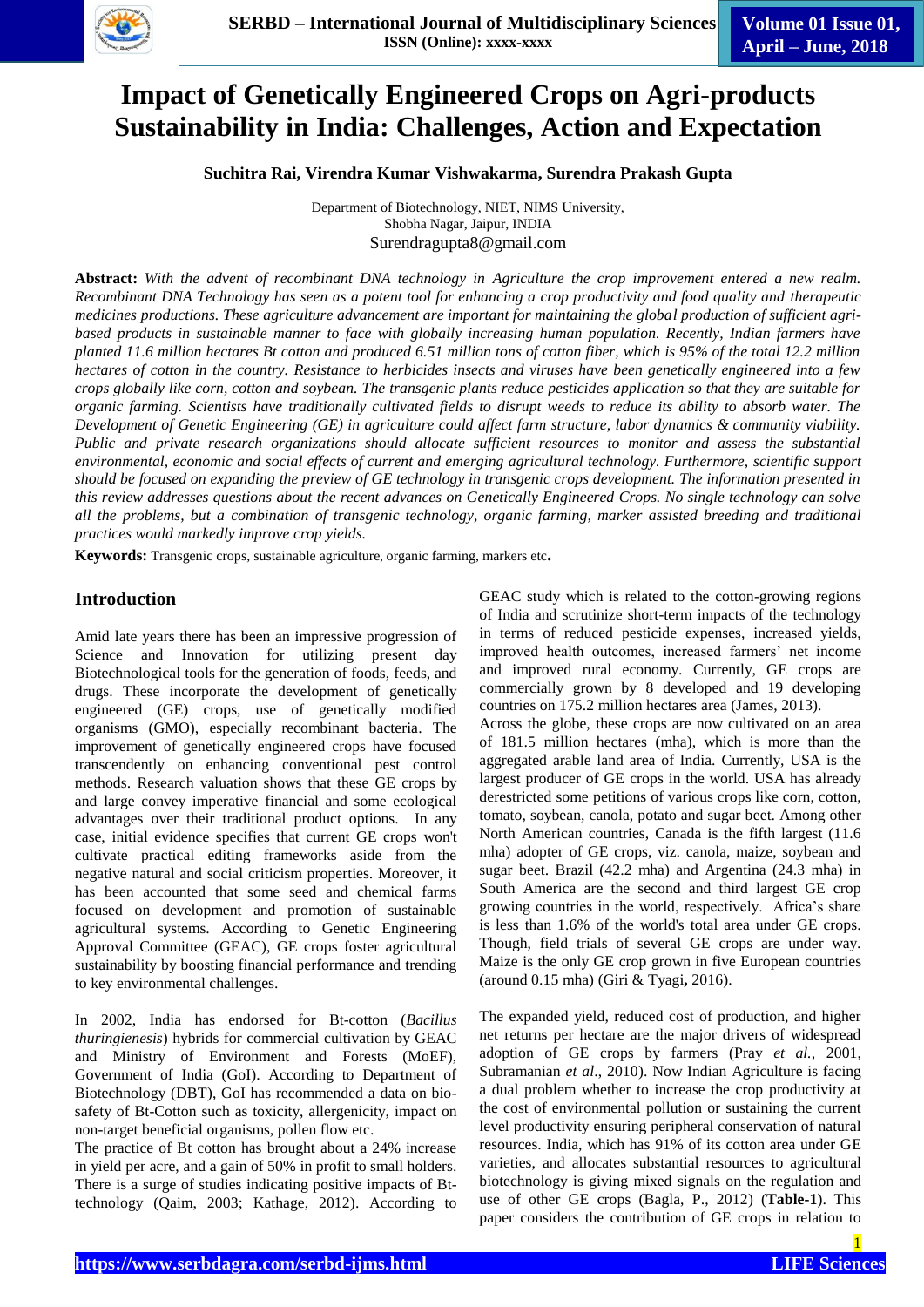

specific sustainable development goals towards the agricrops.

 **Table No. 1- Time line of GM Crops in India**

| 2002 | Bt Cotton released in India                                                                                                   |
|------|-------------------------------------------------------------------------------------------------------------------------------|
| 2006 | GM crops cultivation reached 100 mha<br>worldwide. Bt cotton II released in India for<br>controlling Spodoptera & Helicoverpa |
| 2009 | GEAC recommended commercial release of Bt<br>Brinjal Event EE-1                                                               |
| 2010 | Govt. of India imposed moratorium on Bt<br>Brinjal Event EE-1                                                                 |
| 2014 | Bt Brinial released in Bangladesh                                                                                             |
| 2015 | Transgenic Maize grown in 67000 ha in India                                                                                   |
| 2017 | Enhanced production of Bt Cotton in India                                                                                     |

# **Generation of GE Crops**

In order to generate GE crops, Agronomist has regenerated transgenic crops by introducing new traits genes. In addition, transferred gene is expressed and inherited for crop product optimization. Generally speaking, there have been using three generation for modification of transgenes in the agri-crops.

# **First Generation**

The first generation of GE crops were primarily aimed to increasing farmers net results through savings in production costs, reduction of chemical use, increase flexibility in crops planted and in the same cases, yield advantages. Input traits such as pest resistance and herbicides tolerance represented the first generation. The new wave of the agricultural biotechnology has offered advantages to farmers in the production phase without changing the final product.The first generation of GE crops, mainly soybeans, canola (commonly known as rapeseeds), corn (maize) and cotton, was approved for commercialization in 1996. Another characteristics of the GE crops from the first wave was that they were not directly used as foods. Examples of such crops are herbicide resistant soybean, insect resistant maize, and herbicide and insect resistant cotton.

It can be considered a success with upwards of 167.2 million acres being planted worldwide in 2003. However, despite genetically modified corn and soybean being an intrinsic part of the US food supply, making up 45% and 85% of US acreage planted in 2004, respectively. Agricultural biotechnology has lost momentum in recent years with fewer new products being brought to the market, as evidenced by reduced field testing (Stewart *et al,* 2005). Additionally, in spite of highly touted environmental benefits, the first generation plant biotechnology had not received high levels of public support, nor had it promoted to great public concern, mainly due to the general public not being aware that products of agricultural biotechnology were present in their food (Shanahan *et al.,* 2001; PEW, 2003).

## **Second Generation**

Scientists have been pursuing many avenues to produce the second generation of GE crops which may provide more benefits to producers and some tangible benefits to consumers. Examples of such crops include rice with a higher level of beta-carotene, tomatoes with higher levels of carotenoids, maize with increased vitamin C, soybean with improved amino acid composition, and potatoes with higher calcium content (Lusk and Jason, 2003).

A second wave of GE crops, referred to as value-enhanced crops, includes those plant varieties that have one or more output characteristic modified. These crops have potential to provide momentum to the agricultural biotechnology industry and to enhance productivity worldwide (USDA site, 1999). The second generation of agricultural biotechnology concerned about the product quality characteristics such as having better taste, more nutritional content, and having longer shelf life. Despite the obvious promise, these products have yet to make significant way inroads into the market. Calgene's Flavr Savr tomato, which should provide better tasting tomatoes by increasing their shelf life, ultimately could not be kept on grocer"s shelves due to marketing and transportation problems.

# **Third Generation**

Third generation crops are only grown on small scales, their 'first generation' counterparts (plants modified to improve the original crop) are rapidly being adopted across the world. The another objective may be to create "pharma-plants" to help produce active pharmaceutical products.

Fears about food safety, environmental safety, and loss of overseas sales have hindered GE crops. But studies show such fears are largely unfounded. Attitudes to GE crops may now be changing, as policymakers recognize that science, technology and innovation can drive economic development.

The process by which GE crops are formed known as genetic engineering. Genes of commercial interest are moved from one organism to another. Currently there are two primary methods exist for introducing transgenes into plant genomes (**Figure 1**). The first encompasses a device called a "gene gun". The DNA to be introduced into the plant cells is coated onto minute particles of gold or tungsten. These particles are then physically shot onto plant cells and incorporated into the genomic DNA of the recipient plant. The second method uses a bacterium to introduce the genes of interest into the plant DNA.

The most widely used technique for delivering exogenous DNA is microparticle bombardment. The technique was developed in the late 1980s by Sanford (Sanford, 1990). Naked, engineered DNA is coated on gold or tungsten microparticles, which, in turn, are delivered at high velocity into targeted tissues, such as embryonic tissues from the seed or meristems, propelled by pressurized helium. There are other ways to deliver DNA into plant cells, including electroporation (letting the negatively charged DNA move down an electric potential gradient) into protoplasts, microinjection, chloroplast transformation, silicon-carbide slivers, mesoporous silica nanoparticles, etc. (Barampuram & Zhang, 2011). However, particle bombardment remains more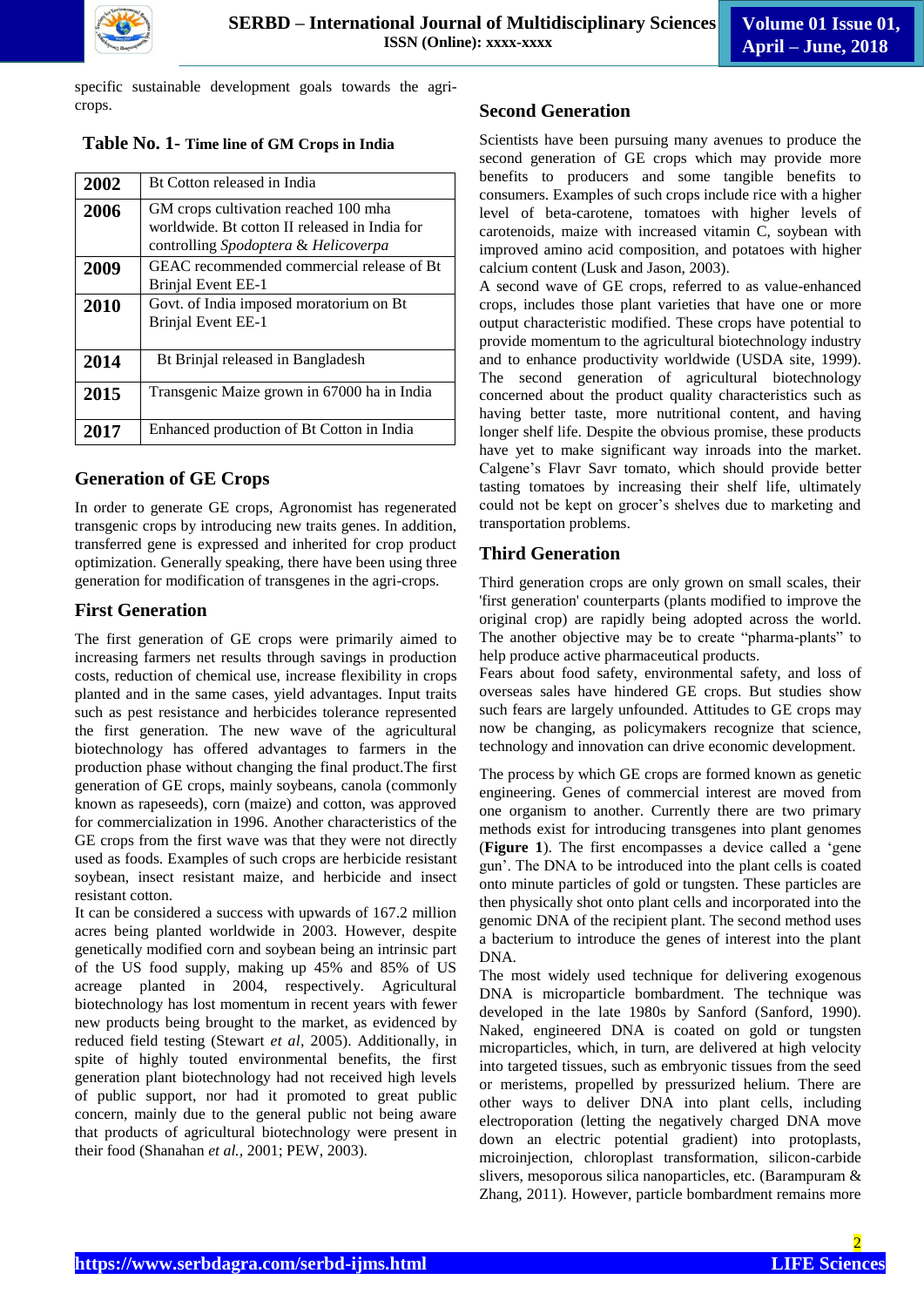

effective at transferring large DNA fragments even whole chromosomes simultaneously (Schmidt *et al.,* 2008).

The intraspecific polymorphism of the markers may be significant for marker assisted selection, since breeding programs might have to use some form of monitoring of allelic richness. The molecular basis of the cultivated cotton are reduced, but can be amplified by landraces or exotic germplasm introduction (Hintum *et al.,* 2010). The markers selected in the present study may be used to monitor genetic diversity among Brazilian or foreign genotypes and their crosses, as well as to select the most distant parental crosses that could foster genetic variance and, consequently, genetic gains, reported for cotton by Gutiérrez and his coworkers 2002.

Bt-cotton technology was first developed and commercialized by Mahyco-Monsanto Biotech. The technology comprises of isolation of a gene cry1Ac from a soil bacterium and its infusion into the cotton genome through genetic engineering offers protection against all the major species of Indian bollworms- *Helicoverpa armigera* (Old world bollworm), *Pectinophora gossypiella* (Pink bollworm), *Earias vittella* (Spotted bollworm) and *E. insulana* (Spiny bollworm) (Manjunath, 2009).



**Figure 1:** Production of insect resistance toxin

Bt-technology has perceived an impressive adoption rate and emerged as one of the fastest adopted crop technologies in the history of Indian agriculture. Within a decade after release, area under Bt cotton has increased remarkably at the rate of 90% per annum; it occupied 91% of total cotton area  $(12.2 \text{ m} \text{ ha})$  in the country by  $2011-12$ . The 91% adoption rate in India is fairly comparable with other mature biotech cotton markets like Australia (99.5% adoption), USA (94% adoption) and China (80% adoption) (James, 2012). It is worth noting that Bt-cotton has not only replaced non-Bt cotton, but also led to an increase in overall area under cotton cultivation from 8.44 mha during triennium ending (TE) 2002–03 to 11.8 mha during TE 2012–13, at an annual growth rate of 4.83% (Srivastava & Kolady, 2016).

# **Regulation of GE crops**

The approaches concerned by governments for the regulation of genetic engineering to assess and manage the risks associated with the development and release of genetically

modified crops. There are differences in the regulation of GE crops among countries with some of the most marked differences occurring between the USA and Europe. Regulation varies in a given country depending on the intended use of each product. For example, a crop not intended for food use is generally not reviewed by authorities responsible for food safety [\(Wesseler,](https://en.wikipedia.org/wiki/Justus_Wesseler) *et al.,* 2011; Beckmann, *et al.*, 2011).

Biosafety concerns about GE crops are addressed by strict national and international policies and devoted regulatory bodies for research, evaluation and safe use across the world. The first set of guidelines related to agri-biotech products was enacted under the Environment Protection Act (EPA), 1986 by the MoEF and stated to as Rules 1989 which provided "rules for manufacture, use, import, export and storage of Genetically Engineered Organisms or Cells." Later along in 1990, the DBT developed the rDNA Guidelines (amended in 1994) introducing measures for research and development of GE crops, their large-scale manufacture, release as well as testing in soil for field scale evaluation.

In 1998, DBT introduced guidelines for biotech plant research which involve guidelines for import and shipment of GE plants for research purpose. EPA rules in India are enforced by both MoEF and DBT through various authorised bodies. Institutional Bio-safety Committee (IBSC), which became the first body to review agri-biotech applications for approval. After approval of GE product applications, it was then considered by a Review Committee on Genetic Manipulation (RCGM) for monitoring field trials and recommendations to the statutory body GEAC for approval.

The Cartagena Protocol on Biosafety (Heinrich, 2002). which was negotiated under the auspices of the Convention on Biological Diversity (CBD, Rio de Janeiro, 1992), was adopted on 29 January 2000. It arrived into force on 11 September 2003, 90 days after the fiftieth instrument of ratification was established. As of 31st December 2004, 111 countries, together with the European countries, had agreed to it. The Protocol entered into force at a critical time in trade policy, with growing tensions around the obstructive trade command applied by certain countries on agro-biotechnology [Mackenzie, *et al.,*2003]. It provides the ground for the Protocol to be conceived as an instrument primarily concerned with the conservation and sustainable use of biological diversity, more than with international trade. The Protocol does not cover consumer products derived from "living modified organisms" such as corn flakes, flour, starch, seed-oil, tomato paste or ketchup.

# **Positive Impacts of GE crops**

For the development of improved food materials, GE has to allow a much wider selection of traits for improvement. It does not just apply to pest, disease and herbicide resistance but also potentially drought resistance, improved nutritional content and improved sensory properties. It allows greater precision in selecting characteristics and reduces risk of random occurrence of undesirable traits (wiseGEEK,2017). These advantages could in turn lead to a number of potential benefits, especially in the longer term, for the consumer, industry, agriculture and the environment is to improved agricultural performance with less labour and cost input. The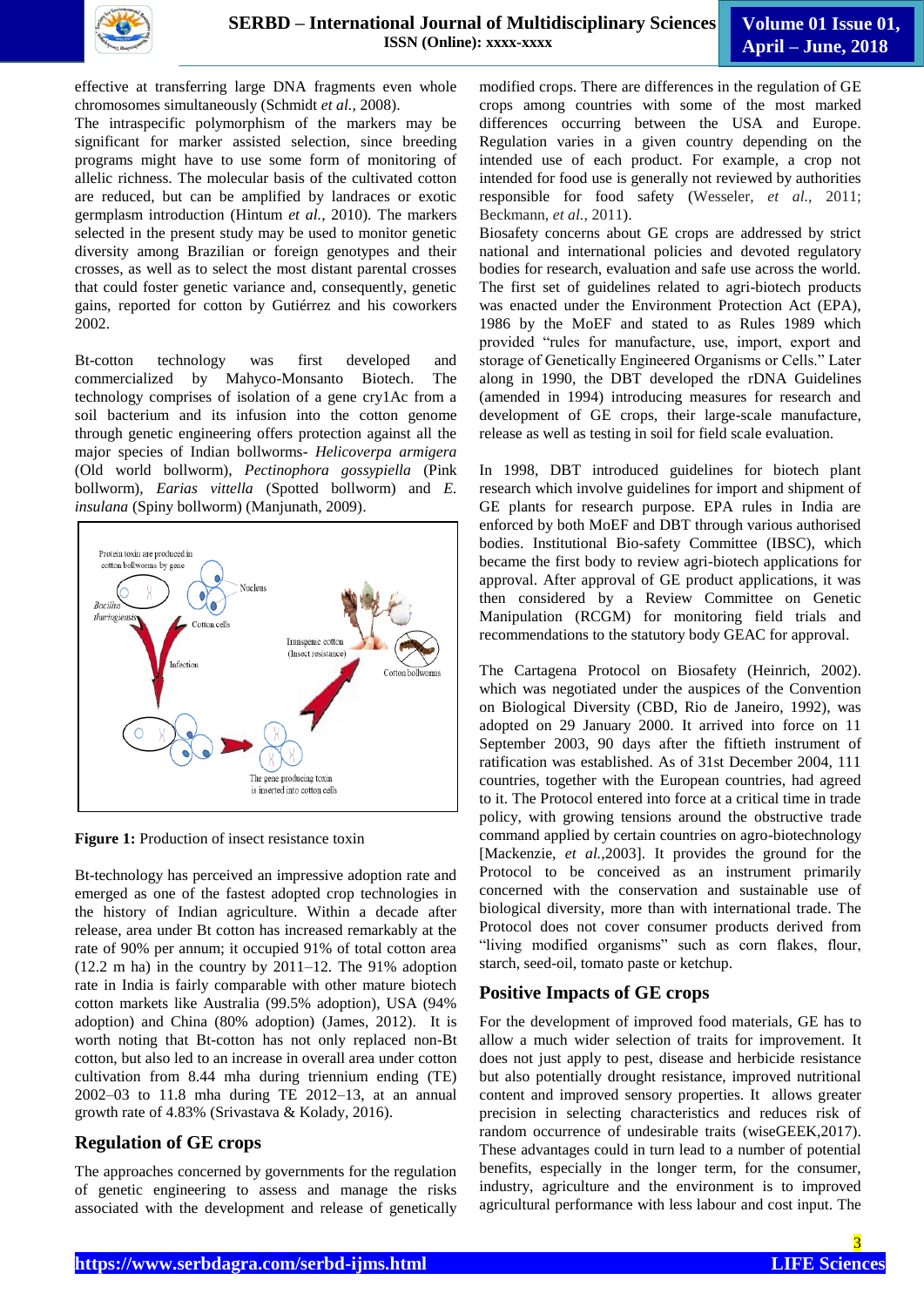

following attributes for the beneficial uses of transgenic crops are as following:

(1) **Better Pest and Disease Resistance**: Those crops which modifies genetically can produce varieties that are more resistant to pests and diseases, reducing losses and dependence on pesticides. For example, a resistance given by gene to a mycological infection in a wild plant can be introduced into a food plant that lacks this safety. The crop is then less responsible to this disease.

(2**) Improved Stress Tolerance:** Genes that give greater tolerance of stress, such as drought, low temperatures or salt in the soil, can also be implanted into crops. This can be extend their range and open up new areas for food production (*e.g.* drought, salinity, etc.) in a near future (*Scott, et al.,* 2016).

(3**) Faster Growth**: Crops can be transformed to make them grow quicker, so that they can be cultivated and harvested in areas with smaller growing seasons. This another time can outspread the range of a food crop into new areas or possibly allow two crops in areas where only one is presently practical.

(4) **More Nutritious Crops**: Plants and animals can be built to produce higher amounts of essential vitamins and minerals, such as Copper, Zinc, and iron taking care of sustenance issues in a few segments of the world. They can likewise be adjusted to change the amounts of protein, sugar, and fats that they hold. This could lead to the production of nutrition designed unequivocally for a healthy diet.

(5) **Production of Medicines and Vaccines by Crops**: It may be possible to have plants and animals produce useful medicines and even vaccines, so that prevention and treatment of human diseases in some places can be accomplished cheaply and proficiently through the diet.

(6**) Resistance to Herbicides**: Crops can be modified to be resistant to specific herbicides, making it much easier to control troublesome weeds. Farmers can merely apply the weed killer to a crop field, killing the undesirable plants and leaving the food crop unaffected. For example, GE oilseed rapeseed - the source of canola oil is resilient to one chemical that"s widely used to control weeds.

(7) **Better Tasting Foods**: Foods can be engineered to taste better, which could encourage people to eat more healthy foods that are currently not popular because of their taste, such as Broccoli and Spinach. It may be possible to insert genes that grow more or different flavors as well.

It has the ability to grow crops in previously inhospitable environments (eg. *via* increased ability of plants to grow in conditions of drought, soil salinity, extremes of temperature, consequences of global warming, etc.) Improved sensory attributes of food (e.g. flavour, texture, etc) (Farnham,1999).

## **Other benefits of transgenic plants**

Important advantage of GE food is its enhanced ability to withstand long-distance transportation. The GE crops are picked, when still green are allowed to ripen during

transportation, therefore yielding a longer shelf life. Even with prolonged shipping and storing periods, the product reaches its destination without spoiling. According to the manufacturers of these GE crops, using these seeds will yield a number of benefits, including increased yields and decreased costs. They push GE crops as a second "Green Revolution" in a World, with billions of hungry mouths to feed.

## **Negative Impacts of GE crops**

Even with the several benefits of GE foods, the quantity of hazard involved with introducing GE crops into the environment as well as in humans. The usage of genetically modified plants and animals has already become common place in today"s society without many people being aware of it. The deficiency of consumer consent in the choice to eat genetically modified foods creates an ethical dilemma. One of the biggest complaints to genetically modified foods is their unintended potential for harm, not only to humans who eat the products but also to other organisms that may consume the crops. Various genetically modified foods, for example, consist genes that increase resistance to certain antibiotics (Klümper, & Qaim, 2014). If this property were transferred to a person eating the food, antibiotics might not have the normal effects against infection. The risks have to be viewed in the long-term perspective beyond the immediate benefits of the products like the ones listed following:

(1) **Unexpected Side-Effects**: Some of the effects of genetically engineered food on human health may be unpredictable. The various chemical compounds present in foods behave in extremely complex ways in the human body. If the food contains something not normally present in the human diet, it is hard to tell what its special effects may be over time. Though GE foods are rigorously tested, there may be some subtle, long-term effects that cannot be detected yet.

(2**) Problems with Labeling of GE Food**: It may not be clear to customers exactly what they are eating when they purchase GE foods. Not all countries have a necessity to label food, or ingredients, as genetically modified, and even where such foods are clearly mentioned. People with an allergy to a specific ingredient may be surprisingly affected by a GM food that contains that substance.

(3**) Reduced Species Diversity**: Genes familiar with make crops harmful to specific insect pests may kill other, beneficial insects, with effects on higher animals furthermore to the food chain. This could lead to reduction in biological diversity. (Example GM crops, such as soybean, maize, canola, tomato, cotton, etc.)

(4) **Ecological Damage**: It is possible that genes for resistance to insect pests, diseases and herbicides might spread to native plants. Pollen from GM crops could be transferred by insects or wind to wild plants, impregnating them and creating new modified plants. This could lead to herbicide-resistant weeds and to the uncontrollable spread of plant species usually kept in check by natural predators and diseases. This might damage gentle ecosystems.

(5**) Effects on Non-GE Crops**: Pollen from genetically modified crops can also spread to fields covering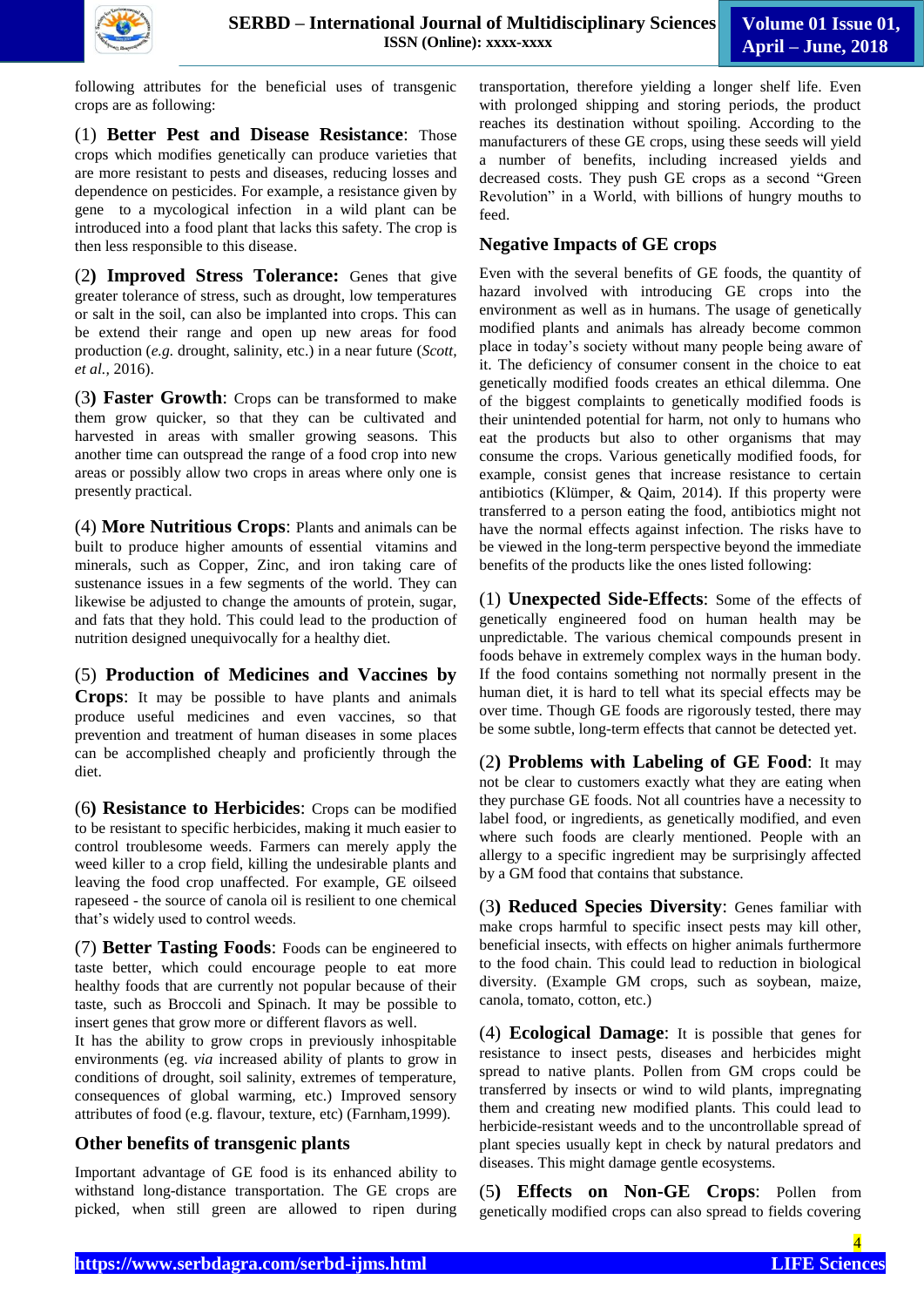

**Volume 01 Issue 01, April – June, 2018**

non-GM crops. This can result in allegedly non-GE foods actually containing material from genetically engineered crops . Another problem may be a hiding of the difference between foods that have been modified and those that have not, causing problems for consumers.

(6) **Over-Use of Herbicides**: The planting of herbicide-resistant crops might encourage farmers to use weed killers more freely, since they could then be applied indiscriminately to crop fields. As a result, the excess could be passed away by rainfall to pollute rivers and other waterchannels. The chemicals might poison for fish and other wild animals and plants, and could get into human drinking water as well.

(7) **The Benefits May Not Be Available to** 

**Everyone**: The potential to end poverty and malnutrition may not be realized if patent laws and intellectual property rights lead to genetically engineered food production being monopolized by a small number of private companies. The holders of the rights to produce GM foods may be disinclined to allow access to technology or genetic material, making countries in the emerging world even more dependent on commercial nations. Commercial interests may override worthy and potentially achievable goals, limiting the benefits to the world as a whole.

## **Challenges, action and expectation**

The world"s population continues to grow and over the next 40 years, agricultural production will have to increase by some 60%. Meanwhile a quarter of all agricultural land has already suffered degradation, and there is a deepening awareness of the long term consequences of a loss of biodiversity. The global pattern of food consumption too is changing with rising affluence fuelling a greater demand for food.

GE crops has attracted the closest attention, it has only one of a clutch of new breeding technology to have been developed in recent decades. The need to increase agricultural productivity and efficiency in developed as well as in developing countries is now widely accepted. To confront these challenges successfully will require policies and actions that capitalize on all scientific advances generated in the India and elsewhere.

There are various technology that can transform agriculture including Mobile farm advisory, Crop protection app, Unified payment interface, Advance a farmer fee saving migration water, Sowing app of smallholder farmers and interactive voice response as shown in the given **figure 2**.

The global population is estimated to reach 9.6 billion by 2050 - a more than five-fold rise since 1900. We need to increase our crop production by at least 60% to feed all the extra mouths. GE plants could hold the key to sustained productivity under testing conditions. Since 1996, when GE crops were first grown commercially, their global cultivation had seen an approximately 100-fold jump - making GE crops the most accepted crop technology of today (James, 2014). In the last two decades, almost 28 countries have adopted GE crops.



**Figure 2:** Technology that can transform agriculture

At present, approximately 18 prime crops are at various stages of development and/or field trials in India. These contain brinjal, cabbage, castor, cauliflower, chickpea, corn, cotton, groundnut, mustard, okra, papaya, potato, rice, rubber, sorghum, sugarcane, tomato and watermelon (Malik Zainul Abdin *et al.,* 2017). These crops have been targeted for improvement in different traits, which favorably include resistance to insect pests, viral and fungal diseases, tolerance to pesticides, nutritional enhancement, male sterility and tolerance to drought/soil salinity.

The report proposes that farmers register their crop and acreage sown with the nearest APMC (Agricultural Produce Marketing Committees) market. In case of falling the price, they would be entitled to the difference, up to certain percentage so that the quantum of subsidy is in accordance to the restrictions imposed by the World Trade Organization (WTO) (Chand *et al*., 2015).

In a major deviation from the current discourse on GE crops, the report claimed that the farmers in India have "enthusiastically embraced" GE seeds for they need less fertilizer and pesticide. Agricultural experts, on the contrary, are carrying on a sustained campaign against GE crops observing that they are not a sustainable pest control strategy. In fact, they are adding to the pest problem. According to the report by March 2020, the government wants at least twothirds of the states to have digitized and updated data on land ownership and liberal land-leasing laws in place that protect both the owner and the tenant. However, the project related to computerization of land records has not worked as per expectation and it also remains underfunded.

# **Challenges for Organic Agriculture**

The lack of an organic policy for the domestic market and import is the biggest challenge. In the absence of regulation on labelling standard for organic production and logo, it is not possible to distinguish an organic product from a conventional product. The Indian government has been undertaking actions to endorse organic farming with the aim to recover soil fertility and help to double the farmers earnings by the year 2022. The study highlights issues faced by organic farmers that are affecting their livelihood and income are as following (**Table 2**):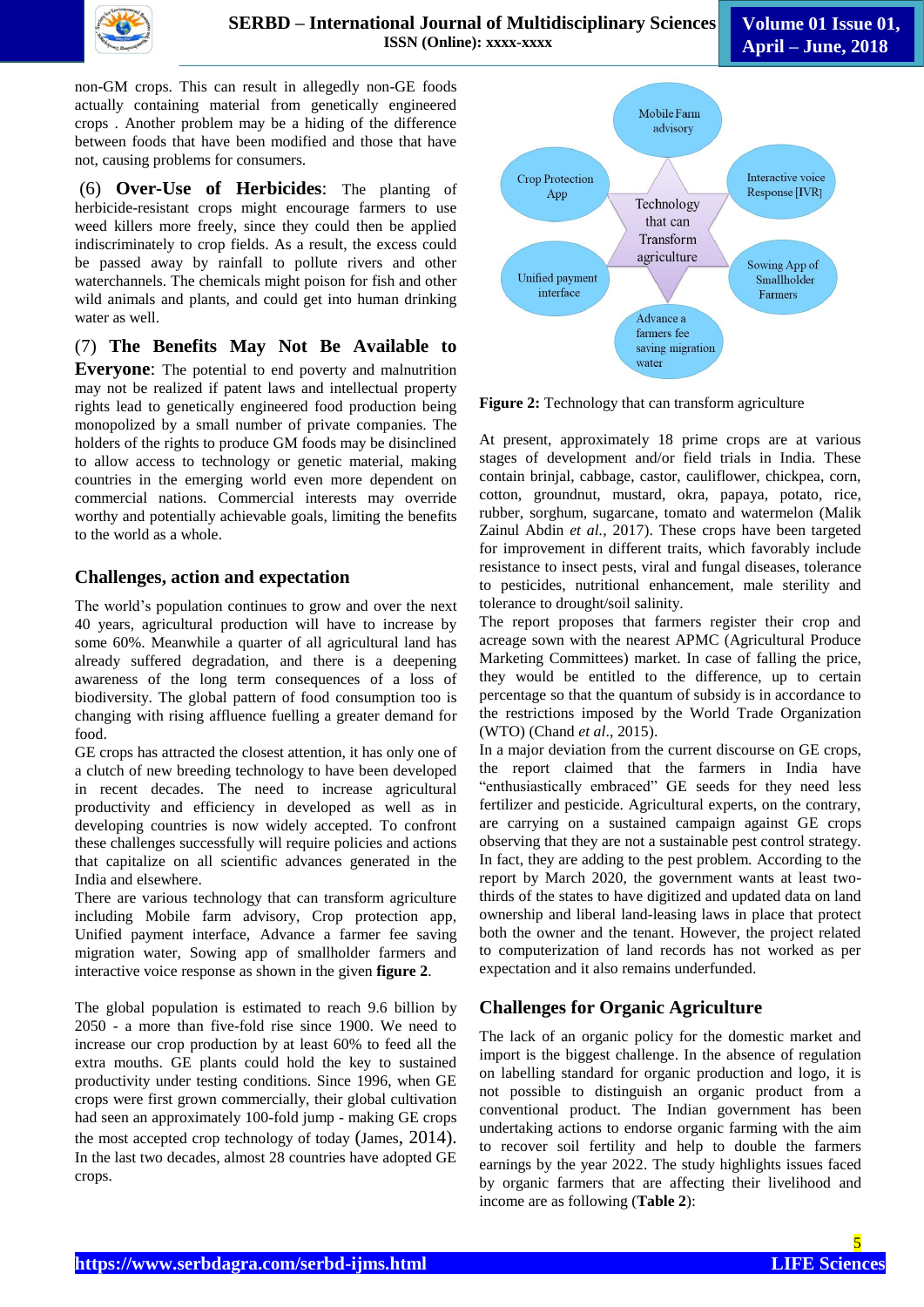#### **Table No. 2 The Concept of Agricultural Sustainability**

| S.No.          | <b>Key Points</b>                  | <b>Challenges</b>                                                                                |  |
|----------------|------------------------------------|--------------------------------------------------------------------------------------------------|--|
| $\mathbf{1}$ . | Consumer standards                 | $\mathbf{\hat{P}}$ Poor quality                                                                  |  |
|                | complex                            | Growers have higher<br>rates of unmarketable<br>blemished product.<br>Limits sales revenue.<br>❖ |  |
| 2.             | Reduce profitability               | Food prices are low<br>and land is expensive.                                                    |  |
| 3.             | Organic farming<br>difficulty      | ❖ Industrial scale<br>farming is difficult                                                       |  |
| 4.             | Exclusive organic<br>certification | ❖<br>Not able to justify the<br>expense for organic<br>certification.                            |  |

#### **Concept of Agricultural Sustainability**

Sustainable agricultural production system has guided to their policy work and food supply chain. Three such themes or core aspects can be identified:

- **a)** A clear commitment to environmental protection, in particular reduced emission and increased resource efficiency.
- **b)** A commitment to securing intra- and inter-generational equity, that is meeting at least the basic needs of everyone today and in the future.
- **c)** A realization that sustainability (or sustainable development) involves several dimensions or areas of concern that need to be integrated in all planning and decision-making concerning food production, processing and retailing *(*Jacobs, M. , 1999; Connelly, 2007*).*

Comparing to the world wide cotton production, the year 2015-16 have yielded 2996.47 lakhs cotton and the year 2016-17 cotton production becomes 2933.53. In **figure 3**, it has been shown that the year 2017-18 net cotton production will be 2917.06. In all these three years, it can be clearly shown that the cotton production increased year after year.

In the year 2015-16, India produced 420.79 lakhs total cotton while in 2016-17, India produced 2933.53 lakhs. Despite the years 15, 16 and 17 respectively, the year 2018 shows the drop down production of cotton i.e. 2917.06 lakhs.

## **Farming system**

Organic farming system in India is not new and is being followed from early time. It is a technique of farming system which mainly aimed at cultivating the land and raising crops in such a way, as to keep the soil alive and in good health by use of organic wastes (crop, animal and farm wastes, aquatic wastes) and other biological materials along with beneficial microbes (bio-fertilizers) to release nutrients to crops for increased sustainable production in an eco friendly pollution free environment.

As per the definition of the United States Department of Agriculture (USDA) "organic farming is a system which avoids or largely eliminates the use of synthetic inputs (such as fertilizers, pesticides, hormones, feed additives etc.) and to the maximum extent viable depend upon crop rotations, crop residues, animal manures, off-farm organic waste, mineral

grade rock additives and biological system of nutrient mobilization and plant protection".





**Figure 3:** (A) Worldwide total cotton supply (B) India total cotton supply (In lakh bales 170Kg each).

FAO suggested that "Organic agriculture is a unique production management system which promotes and enhances agro-ecosystem health, including biodiversity, biological cycles and soil biological activity, and this is accomplished by using on-farm agronomic, biological and mechanical methods in exclusion of all synthetic off-farm inputs" (Kalainith, 2013).

Molecular pharming is a modern tools that refers to the recombinant expression of pharmaceutically useful proteins in plants. In recent years, plants have become an attractive tool for the production of a wide array of pharmaceutical components. The plants as bioreactors have been use as rapid production of candidate proteins *via* transient expression, obviating the requirement for lengthy transformation and regeneration procedures.

## **Reasons for Organic Farming**

The world's population has been increasing day by day and food scarcity for the world is becoming extremely worst. The need of the hour is sustainable cultivation and production of food for all. The Green Revolution and its chemical based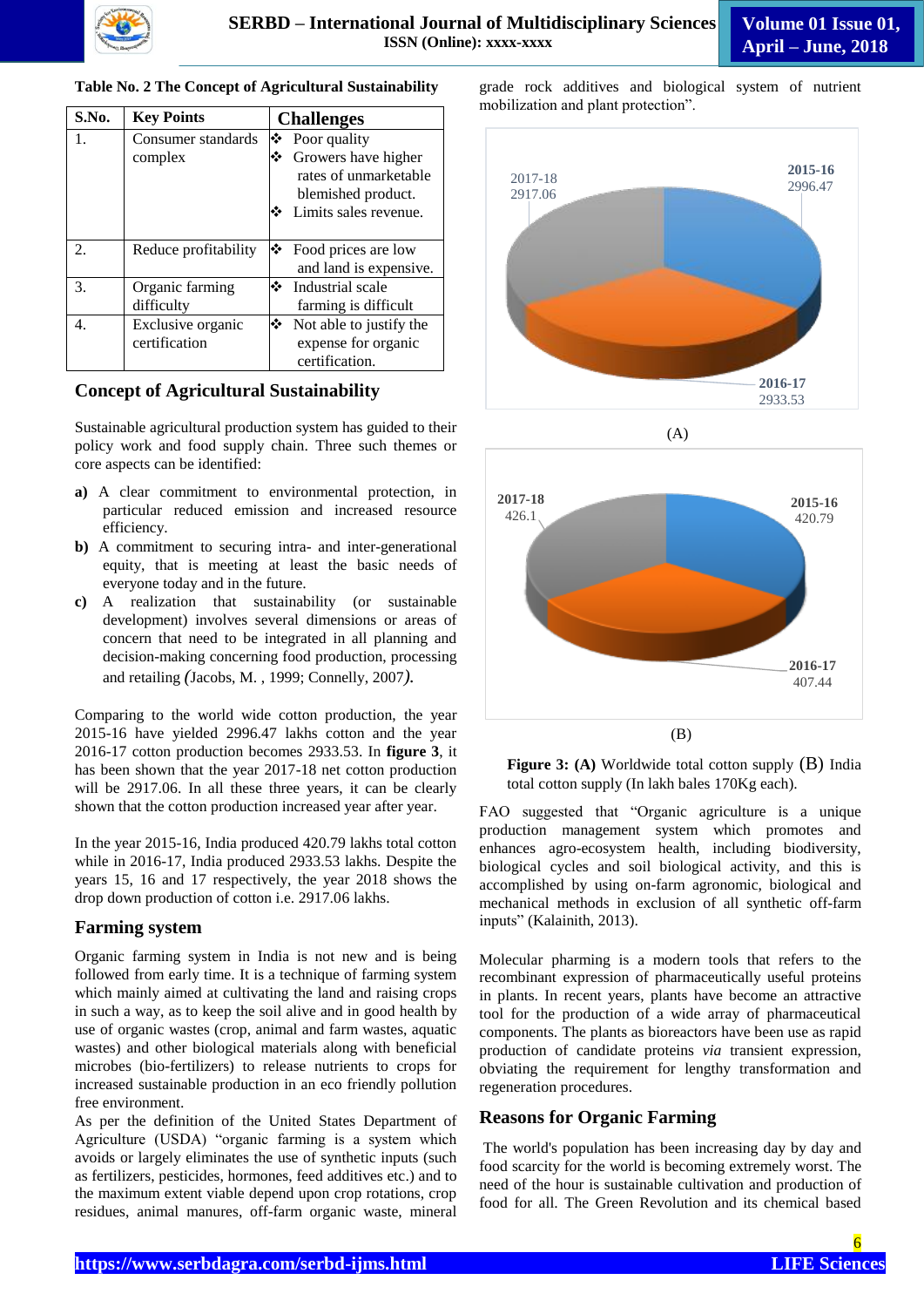

technology are losing its petition as shares are falling and returns are unmanageable. In spite of diet choices, organic food is the finest choice, and this means embracing organic farming methods. Foods from organic farms are overloaded with nutrients such as vitamins, enzymes, minerals and other micro-nutrients compared to those from conventional farms.

This is because organic farms are accomplished and nourished using [sustainable practices.](https://www.conserve-energy-future.com/sustainable-practices-waste-management.php) In fact, some past scientists collected and tested vegetables, fruits, and grains from both organic farms and conventional farms.

Some organic farmed foods would have a natural and better taste. The natural and superior taste stems from the well balanced and nourished soil. Organic farmers always prioritize quality over quantity (**Table 3**).

**Table No 3:** Benefits of Organic Farming summarize as below:

| <b>Properties</b>                               | Organic                                                                                                                              | <b>Conventional</b>                                                                                                                                                                                                |
|-------------------------------------------------|--------------------------------------------------------------------------------------------------------------------------------------|--------------------------------------------------------------------------------------------------------------------------------------------------------------------------------------------------------------------|
| <b>Better</b><br>nutrition                      | Organic food is much<br>richer in nutrients<br>than the<br>conventionally grown<br>food                                              | Nutrients are<br>comparatively<br>less.                                                                                                                                                                            |
| Helps us to<br>stay healthy                     | Organic foods do not<br>contain any chemical<br>They don't harm<br>humans and<br>environment                                         | Contains chemical                                                                                                                                                                                                  |
| Free of<br>poison                               | Organic farming<br>avoids these toxins<br>and reduces the<br>sickness and diseases<br>due to them.                                   | It can be revealed<br>by scientific study<br>that a large<br>section of the<br>population fed on<br>toxic substances<br>used in<br>conventional<br>agriculture have<br>dropped prey to<br>diseases like<br>cancer. |
| Organic<br>foods are<br>highly<br>authenticated | Organic foods<br>undergo a number of<br>quality checks and it<br>contains the labeling<br>present on the top of<br>the product.      | Conventional food<br>undergoes quality<br>check as well but<br>they doesn't<br>contain any label<br>present on the<br>products.                                                                                    |
| <b>Lower prices</b>                             | They don't require<br>application of<br>expensive pesticides,<br>insecticides, and<br>weedicides, that's<br>why they are<br>cheaper. | They also<br>commercialiased<br>at reasonable<br>prices.                                                                                                                                                           |

## **Marker Assisted breeding**

Marker assisted selection or marker aided selection (MAS) is an unintended selection process where a [trait](https://en.wikipedia.org/wiki/Trait_(biology)) of interest is selected based on productivity, disease resistance, [\(morphological,](https://en.wikipedia.org/wiki/Morphology_(biology)) [biochemical](https://en.wikipedia.org/wiki/Biochemical) or [DNA/](https://en.wikipedia.org/wiki/DNA)[RNA](https://en.wikipedia.org/wiki/RNA) variation) linked to a trait of interest (e.g. abiotic stress tolerance, and quality), rather than on the trait itself (Ribaut,. *et al.,* 2001, Hoisington et al 1998). This process has been widely researched and proposed for [plant](https://en.wikipedia.org/wiki/Plant_breeding) and [animal breeding,](https://en.wikipedia.org/wiki/Selective_breeding) nevertheless, "breeding programs based on DNA markers for improving quantitative traits in plants are rare" (*Ben-Ari et al., 2012)*.

Simple sequence repeats (SSR) markers, also known as microsatellite DNA markers are very valuable for saturation of the huge and complex upland cotton genetic linkage map. Monsanto has invested heavily in development of cotton SSRs and has implemented molecular breeding technologies for the genetic improvement of cotton globally and the

| <b>Enhanced taste</b> | They are way tasteful<br>than conventional.                                                             | They<br>have<br>less taste.                                                                                                                                      |
|-----------------------|---------------------------------------------------------------------------------------------------------|------------------------------------------------------------------------------------------------------------------------------------------------------------------|
| <b>Ecofriendly</b>    | Organic farming does<br>not utilize any harsh<br>chemicals so; the<br>environment remains<br>protected. | The<br>chemicals in<br>conventional<br>farming<br>applied<br>infiltrate into<br>the soil and<br>severely<br>contaminate it<br>and<br>nearby<br>water<br>sources. |

acceleration of the integration of biotechnology traits into the most elite upland cotton germplasm in the marketable pipeline. Genomic clones from microsatellite-enriched cotton DNA libraries were sequenced to identify SSR-containing target regions and SSR-containing EST collections were searched (Xiao, J et al, 2009).

Furthermore, the use of distinct multi locus genotypes should ensure variety protection in the world seed market and can be extended to experimental or commercial breeding when maximum genetic distances are required, as in the selection of parents for mapping or for other crossing purposes.

For example, using MAS to select individuals with disease resistance involves categorizing a marker [allele](https://en.wikipedia.org/wiki/Allele) that is linked with disease resistance rather than the level of disease resistance. The assumption is that the marker associates at high frequency with the [gene](https://en.wikipedia.org/wiki/Gene) or [quantitative trait locus](https://en.wikipedia.org/wiki/Quantitative_trait_locus) (QTL) of interest, due to genetic linkage. MAS can be helpful to select for traits that are problematic or exclusive to measure, exhibit low [heritability](https://en.wikipedia.org/wiki/Heritability) and/or are expressed late in development. At certain points in the breeding process the specimens are scrutinized to ensure that they express the desired trait. The mainstream of MAS work in the present era uses DNA-based markers. However, the first markers that allowed subsidiary selection of a trait of interest were morphological markers.

The total cotton production of India from the last seven years is given in the respected table which depicts that the year 2011-12, 12.17 million hectares area is covered by cotton

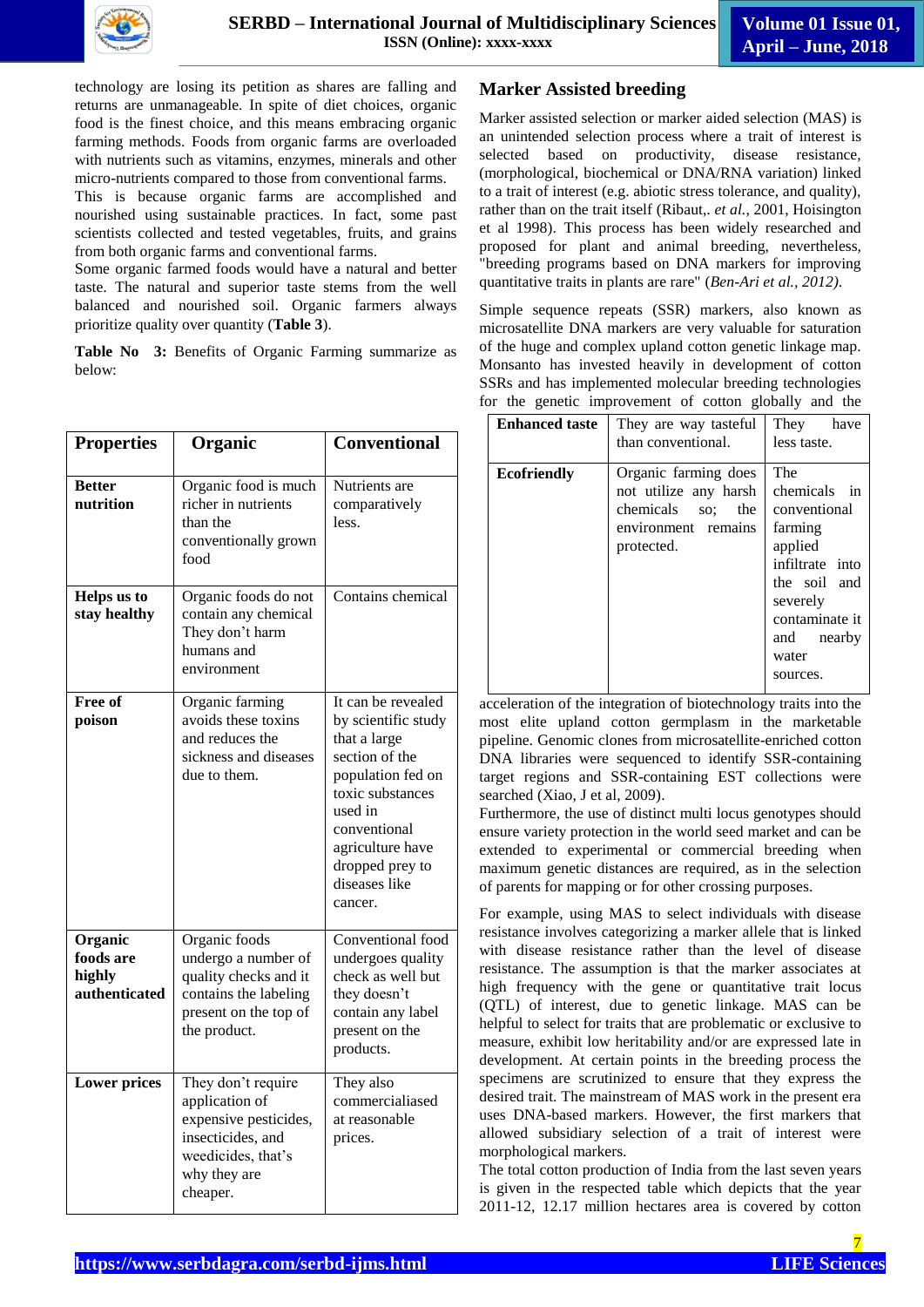

where 36.7 million bales cotton are produced and a yield of 512 kg hectares of cotton (**Table 4**). In all these years, it can be clearly visible that the land covered by cotton is drastically reduced while the yielding of cotton are seemingly increased.

**Table No 4:** In India Cotton Production (million bales) \*1 bales=170 Kg.

| <b>Years</b> | <b>Area</b><br>(in million)<br>hectares) | <b>Production</b><br>(in million)<br>bales) | Yields<br>(in<br>kg/hectare<br>s) |
|--------------|------------------------------------------|---------------------------------------------|-----------------------------------|
| 2011-12      | 12.17                                    | 36.7                                        | 512                               |
| 2012-13      | 11.97                                    | 37.0                                        | 525                               |
| 2013-14      | 11.96                                    | 39.8                                        | 566                               |
| 2014-15      | 12.84                                    | 38.60                                       | 511                               |
| 2015-16      | 11.87                                    | 33.80                                       | 484                               |
| 2016-17      | 10.50                                    | 35.10                                       | 568                               |

To operate novel genes and thereby increasing genetic diversity, all the three current approaches, *namely*, trait introgression *via* marker-assisted selection (MAS), genetic engineering, and *in vitro* mutagenesis, have pros and cons. Transgenics for better cotton fiber quality and other valueadded traits have increased much attention in private sector. Number of fiber specific promoters, foreign genes that govern numerous novel properties, such as colour, toughness, and thermal properties have been acknowledged and incorporated into the cotton fiber (Rossbach, *et al*,. 2003; Guo, *et al*,. 2003). However, a practical realization of this approach in routine breeding program is yet to be demonstrated. There is also a renewed interest in chemical mutagenesis and transposon-mediated gene knock-outs as means to obtain single-gene mutants affecting phenotypes of interest, since the prospects of gene identification are high and every gene affecting a trait is potentially a target (Nadeau & Frankel, 2000). A highly saturated marker linkage map is necessary for effective MAS. Both intraspecific meiotic configuration analysis and interspecific linkage analysis indicated that the cotton genome map is ~5000 cM or larger, which is considerably longer than genomes of bread, wheat (3791 cM), soybean (3159 cM), corn (1807 cM), rice (1530 cM), tomato (1472 cM), and barley (1279 cM); A highly saturated genetic map of cotton with a 5,000-cM long genome will require 3,000 DNA markers to map at an average of 1 cM density (He, *et al.,* 2007).

Many industries stand to benefit from additional GMO research. For instance, a number of microorganisms are being considered as future clean fuel producers and bio-degraders. In addition, genetically modified plants may soon be used to produce recombinant vaccines. In fact, the concept of an oral vaccine expressed in plants (fruits and vegetables) for direct consumption by individuals is being examined as a possible

solution to the spread of disease in underdeveloped countries, one that would greatly reduce the costs associated with conducting large-scale vaccination campaigns. Work is currently underway to develop plant-derived vaccine candidates in potatoes and lettuce for hepatitis B virus (HBV), Entero-toxigenic *Escherichia coli* (ETEC), and Norwalk virus.



**Figure 4:** Agricultural advantages of adding gravel

The agricultural advantages of adding gravel can be clearly explained in the above figure. According to the figure, there are numerous benefits related to agricultural gravel i.e. Disease free growing medium, Encourages tuber formation, Raise and maintain higher soil temperatures. Water consideration on gravel at right, contains nutrients and better drainage with increased friability.

# **Economic impact of GM Crops**

Genetic improvement in seeds through modern molecular biology techniques has been carried out mainly by a reduced number of international companies to give these products some characteristics that farmers would take as significantly beneficial for their work and economy because they contain a clearly marked increase in the protection from diseases transmitted by insects and viruses because they are more tolerant to herbicides.

# **Addressing the Health and Environmental risks of GM Crops**

The possible implications and risks of genetically modified food in human health is a matter of concern in many countries and it needs to be addressed (Bolívar Zapata, 2011). In regards to GM foods derived from GMO, most countries considered that specific assessments are necessary and a specific system has been established for the rigorous evaluation of GM organisms and GM foods comparative to both human health and the environment. Similar rigorous evaluations are usually not achieved for traditional foods and crops. Foods resulting from GMO which are currently accessible on the market must have passed severe risk assessments and are not likely to present risks for human health. To date no effects on human health have been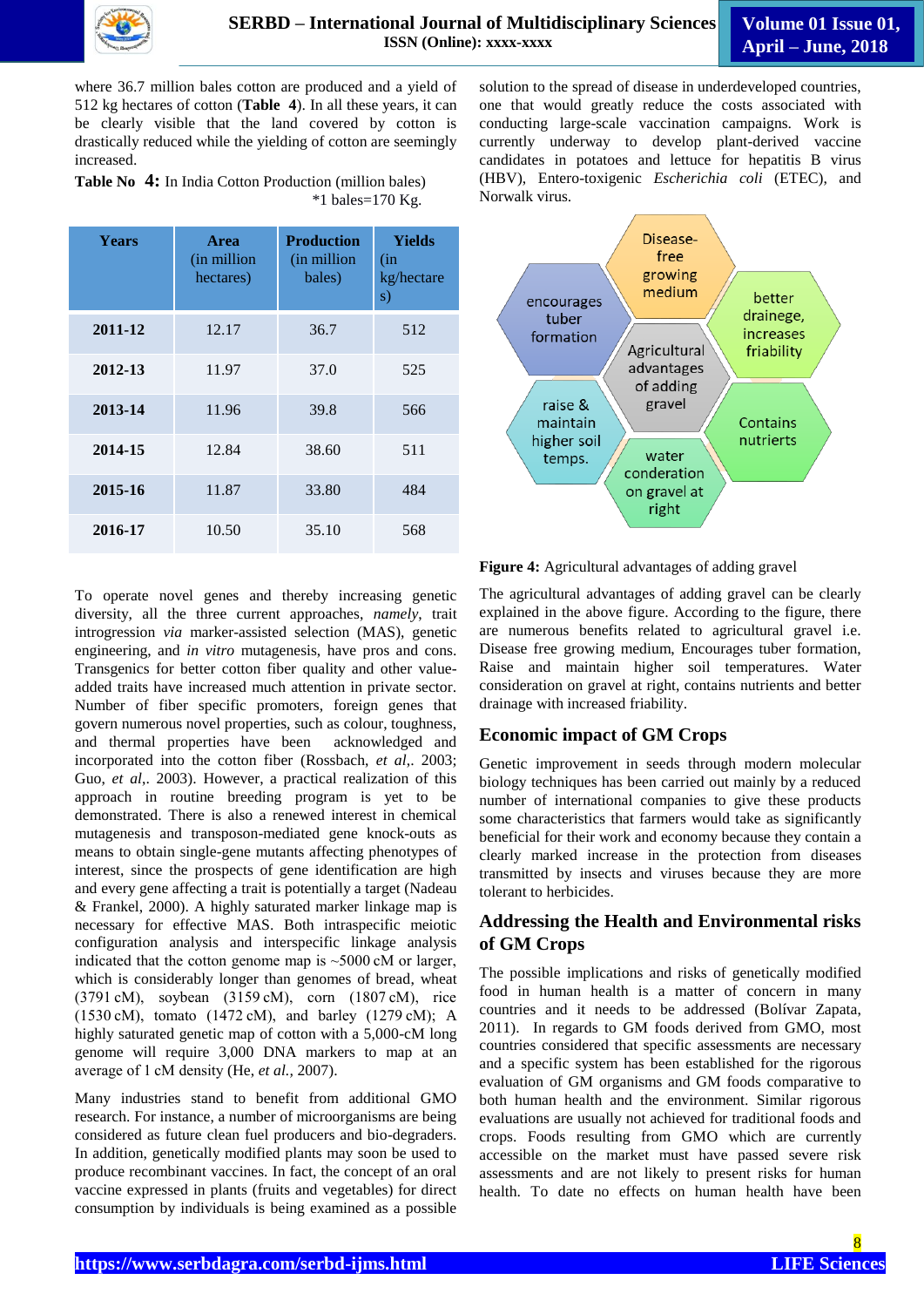

revealed as a result of the consumption of such foods in the countries where they have been approved.

Regarding the health implications of the use of GMO in 2003. FAO pointed out that this topic cannot be addressed in a general way but in a one-by- one manner. It is necessary to study their scope case-by-case to make complete and transparent evaluations. In addition, the FAO maintains that modern biotechnology duly developed could play an important role in agricultural food production and in other areas of human development and that they could even contribute to food security. In 2005, WHO stated that it was necessary to boost improvement in other highly important factors such as infrastructure and access to markets to reach an agricultural growth supported by technology and research. Another scenario of potential risk is that the inserted gene might disrupt the integrity of existing genomic information in the plant, leading to inactivation or other modulation of endogenous genes. Again, such a disruption might be envisioned to activate (or deactivate) metabolic processes involving product or toxins or their detoxification – in any case by events far removed from the known and intended effect of the inserted gene, and thus confounding our ability to draw a causal connection between the inserted gene and the alleged effect.

## **Future ambitions**

India has the world"s fourth largest GM crop acreage currently on the strength of Bt cotton, the only genetically modified crop permitted in the country. The overview of Bt cotton has been both highly successful and controversial. The applications of GM technology already described are not the end of the story, but merely the beginning. Scientists foresee the introduction of many more crop varieties with an innate resistance to plant pathogens obviating the need for chemical spraying. Adaptation to climate change is another looming issue. Asia is predicted to be a major source of future GM products.

The Indian government, for example, has dedicated itself to GM food crops through major scientific investment in rice, maize, rapeseed, soybean, sweet pepper, papaya and wheat variously to increase yield, quality, drought and salinity tolerance, nutritional value and pest-resistance. The Food and Agricultural Organization of the United Nations recently reported that the considerable quantity and variety of GM crops now in the pipeline may be commercialized in developing countries within the next 5 years. At the same time it was also shadowed by controversy, with a tangle of pricing and intellectual property rights (IPR) issues followed by government price interventions and litigation. India has taken only tentative steps towards establishing a strong regulatory system; the Biotechnology Regulatory Authority of India Bill, 2013, which delivered for multi-level scientific assessments and an appellate hearing, has lapsed. Hence, a strong regulatory authority should be recognized.

India"s policy has divided into four phases. The first phase proceeds from Monsanto"s initial application to introduce Bt cotton, which was rejected, to Mahyco-Monsanto's approval. Here, alliance between Monsanto and various domestic actors, and the discourse on the role of Biotechnology in India were important in influencing policy. The second phase covers the period from the field tests of Bt cotton to the refusal to grant permission for Bt cotton in 2001. The

farming of biotechnology by anti-GM networks is seen as a key factor in the policy during this phase. Stage three looks into the Gujarat incidence and the approval to Bt cotton in 2002. The shift in discourse towards farmers and alliances between industry and farmers are focused upon here. The final phase is the approval of several Bt cotton seeds granted in 2005 along with the reversal in allowing Monsanto Mahyco Biotech (MMB) Bt cotton in Andhra Pradesh.

# **Conclusion**

This paper has concentrated on GM technology and important set of policy issues confronting Indian agriculture to come up with recommendations that would help a progressively important role for agricultural sustainability in the future. This technology is likely to yield diversities of crops which can restrict to pest or drought and consequently they will rise yield and improve productivity to combat the food security problems in the developing countries. In addition to the necessity to increase the consumer's acceptance, we must also find ways to make these advanced technologies affordable to poor farmers in the developing world.

Commercialized GE traits are targeted at pest control and when used appropriately they have been effective at reducing pest problems with sustainable advantages to farmers. Although genetic engineering could be used in more crops in novel ways beyond herbicide and insect resistance, and for a greater diversity of purposes. With proper management, Genetic Engineering technology could help address food insecurity by reducing yield looses through its introduction into other crops and with the development of the other yield security traits like drought tolerance. However industry has insufficient incentive to finance enough in research and development for those purposes when firms cannot collect revenue from innovations that cause net benefits beyond the firm. Therefore, the progress of these trials will require greater collaboration between public and private sectors because the benefits spread beyond farmers to the society in general. The implementation of the targeted and tailored regulatory approach to the GE trait development and commercialization that meets human and environmental safety standards while minimizing pointless expenses will aid this agenda.

There is no scientific sign to prove that genetically-modified crops would harm soil, human health and environment. Among the above fascinating and gloomy scenario of GM crops in our agriculture sector, the Govt. should take steps with caution taking into confidence the claims and counterclaims advocated by the stakeholders so that the national interest get prioritized, restoring susceptibility of native varieties from genetic contamination by these novel types and propagating our economic super power status in international import-export trade.

#### **Acknowledgement**

First and foremost, The authors would like to thank God for his never ending grace and mercy. The authors also would like to thank Dr. Avnish Kumar for his assistance and giving us the platform for presenting our paper in International Conference on Science, Technology and Social Humanities (ICSTSH) in Agra.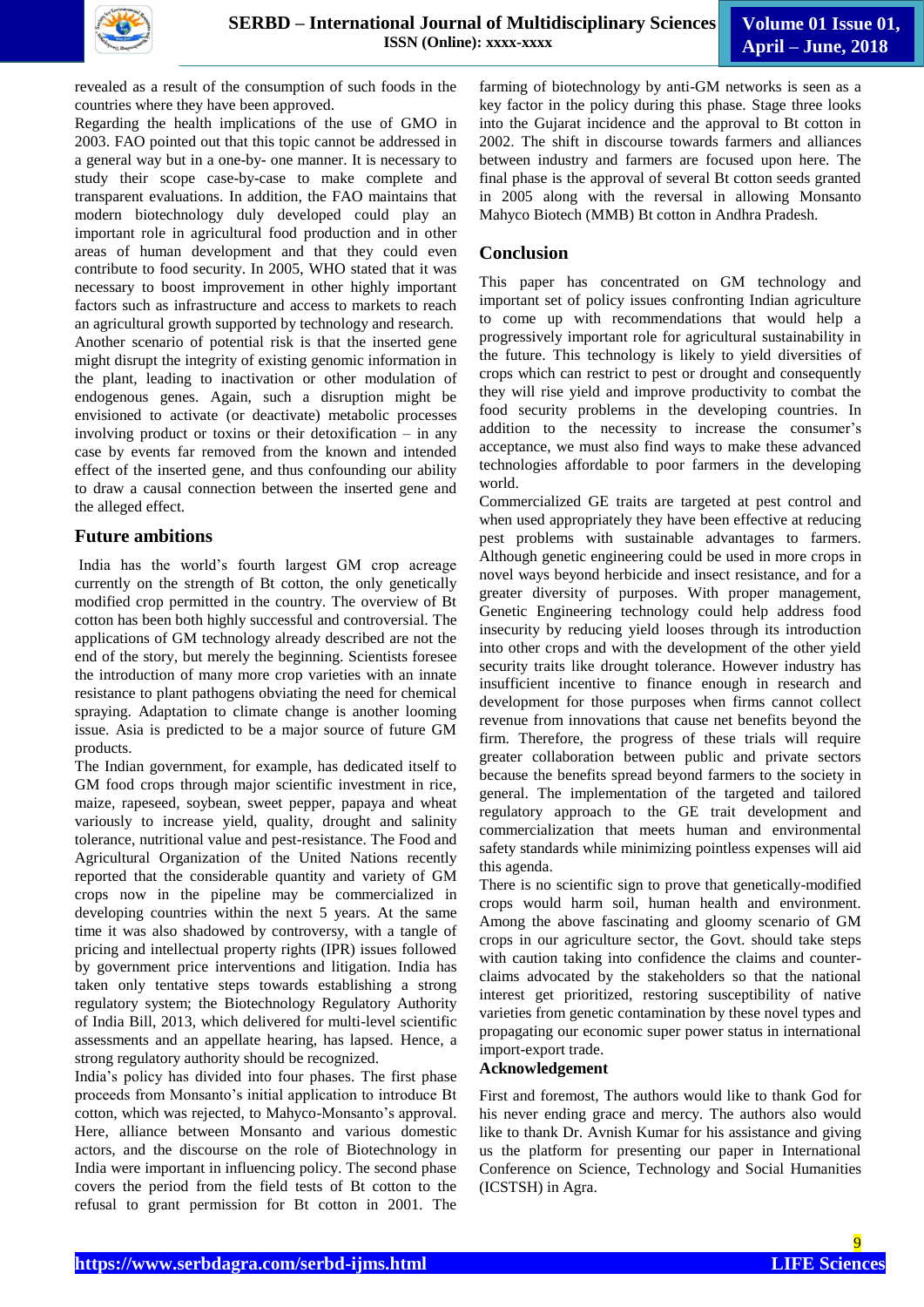

# **References**

- [1] Qaim, M., Bt cotton in India: field trail results and economic projections. World Dev., 2003, 31(12), 2115– 2127.
- [2] Kathage, J. and Qaim, M., Economic impacts and impact dynamics of Bt (Bacillus thuringiensis) cotton in India. Proc. Natl. Acad. Sci. USA, 2012, 109(29), 11652– 11656.
- [3] James, C., Global status of commercialized biotech/GM crops: 2013. ISAAA (International Service for Acquisition of Agribiotech Applications) Brief No. 46, Ithaca, New York, 2013.
- [4] Giri J, A.K Tyagi Genetically engineered crops: India's path ahead doi:10.1038/nindia.2016.30 Published online 4 March 2016
- [5] Pray, C., Ma, D., Huang, J. and Qiao, F, Impact of Bt cotton in China. World Dev., 2001, 29(5), 813–825.
- [6] Subramanian, A. and Qaim, M., The impact of Bt cotton on poor households in rural India. J. Dev. Stud., 2010, 46(2), 295–311.
- [7] Bagla, P., Negative reports on GM crops shake Government's food agenda. Sci. News Anal., 2012, 337, 789.
- [8] PEW (Pew Initiative on Food and Biotechnology). Factsheet: genetically modified crops in the United States Washington, DC: Pew Initiative on Food and Biotechnology; 2004a. http://pewagbiotech.org/ resources/factsheets/display.php3?FactsheetID=2 (accessed September 7, 2004).
- [9] Stewart, P. A.; Knight, A. J. Trends affecting the next generation of US agricultural biotechnology: politics, policy and plant-made pharmaceuticals. Technol. Forecast. Soc. Change 72(5):521–534; 2005.
- [10]Shanahan, J.; Scheufele, D.; Lee, E. The polls-trends: attitudes about agricultural biotechnology and genetically modified organisms. Public Opin. Quart. 65(2):267–281; 2001.
- [11]Lusk, Jason L. "Effect of Cheap Talk on Consumer Willingness-To-Pay for Golden Rice."American Journal of Agricultural Economics 85 (4), (November 2003): 840-856.
- [12]United States Department of Agriculture Economic Research Service [USDA ERS], 1999.
- [13]Manjunath T.M, (2009). Bt-Cotton in India: Remarkable Adoption and Benefit [Online]. Available: http://fbae.org/2009/FBAE/website/our-position-bt cotton.html [jan. 02, 2018].
- [14] J.C. Sanford, Biolistic plant transformation, Physiol. Plant. 79 (1) (1990) 206–209.
- [15] S. Barampuram, Z.J. Zhang, Recent advances in plant transformation, Methods Mol. Biol. 701 (2011) 1–35.
- [16]Schmidt M.A., P.R. LaFayette, B.A. Artelt, W.A. Parrott, A comparison of strategies for transformation with multiple genes via microprojectile- mediated bombardment, In Vitro Cell Dev. Biol. Plant 44 (3) (2008) 162–168.
- [17] van de Wouw M, van Hintum T, Kik C, van Treuren R, Visser B. Genetic erosion in crops: concept, research results and challenges. Plant Genet Resour Charact Util. 2010
- [18]Gutiérrez, O.A.; Basu, S.; Saha, S.; Jenkins, J.N.; Shoemaker, D.B.; Cheatham, C.L.; Mccarty, J.C. Genetic distance among selected cotton genotypes and its relationship with F2 performance. Crop Science, v.42, p.1841-1847, 2002. DOI: 10.2135/cropsci2002.1841.
- [19]James, C., Global status of commercialized biotech/GM crops: 2012. ISAAA Brief No. 44, Ithaca, New York, 2012.
- [20]Wesseler, J. and N. Kalaitzandonakes (2011): Present and Future EU GMO policy. In Arie Oskam, Gerrit Meesters and Huib Silvis (eds.), EU Policy for Agriculture, Food and Rural Areas. Second Edition, pp. 23-323 – 23-332. Wageningen: Wageningen Academic Publishers
- [21]Beckmann, V., C. Soregaroli, J. Wesseler (2011): Coexistence of genetically modified (GM) and nonmodified (non GM) crops: Are the two main property rights regimes equivalent with respect to the coexistence value? In "Genetically modified food and global welfare" edited by Colin Carter, GianCarlo Moschini and Ian Sheldon, pp 201-224. Volume 10 in Frontiers of Economics and Globalization Series. Bingley, UK: Emerald Group Publishing.
- [22] Heinrich, M., (2002). Handbook of the Convention on Biological Diversity: Edited by the Secretariat of the Convention on Biological Diversity, Earthscan, London, 2001. ISBN 9781853837371
- [23]Mackenzie, Ruth, Françoise Burhenne-Guilmin,. Antonio G.M. La Viña and Jacob D. Werksman in cooperation with Alfonso Ascencio,. Julian Kinderlerer, Katharina Kummer and Richard TapperAn Explanatory Guide to the Cartagena Protocol on Biosafety, IUCN Environmental Policy and Law Paper No.46, 2003.
- [24] [http://www.wisegeek.org/what-are-the-pros-and-cons-of](http://www.wisegeek.org/what-are-the-pros-and-cons-of-genetically-engineered-food.htm#didyouknowout,2017)[genetically-engineered-food.htm#didyouknowout,2017](http://www.wisegeek.org/what-are-the-pros-and-cons-of-genetically-engineered-food.htm#didyouknowout,2017)
- [25] Scott, Sydney E.; Inbar, Yoel; Rozin, Paul (2016). "Evidence for Absolute Moral Opposition to Genetically Modified Food in the United States" (PDF). Perspectives on Psychological Science. 11 (3): 315–324. doi:10.1177/1745691615621275. PMID 27217243
- [26]Farnham MW, Simon PW, Stommel JR. Improved phytonutrient content through plant genetic improvement. Nutr Rev 1999;57:S19–26.
- [27]Klümper, W; Qaim, M (2014). "A Meta-Analysis of the Impacts of Genetically Modified Crops". PLoS ONE. 9 (11): e111629.
- [28] James, C. Global status of commercialized biotech/GM crops: 2014. ISAAA Brief No. 49. ISAAA: Ithaca, NY (2014)
- [29]Malik Zainul Abdin, Usha Kiran, Kamaluddin, Athar Plant Biotechnology: Principles and Applications Ali Springer Pages- 392; Mar 10, 2017; ISBN-9789811029615
- [30]Chand Ramesh, Raka Saxena and Simmi Rana (2015). Estimates and Analysis of Farm Income in India, 1983- 84 to 2011-12, *Economic and Political Weekly, Review of Rural Affairs*,V. 50 (22): 139-145.
- [31]Jacobs, M. Sustainable development as a contested concept. In Fairness and Futurity: Essays on Environmental Sustainability and Social Justice; Dobson, A., Ed.; Oxford University Press: Oxford, UK, 1999; pp. 21–45.